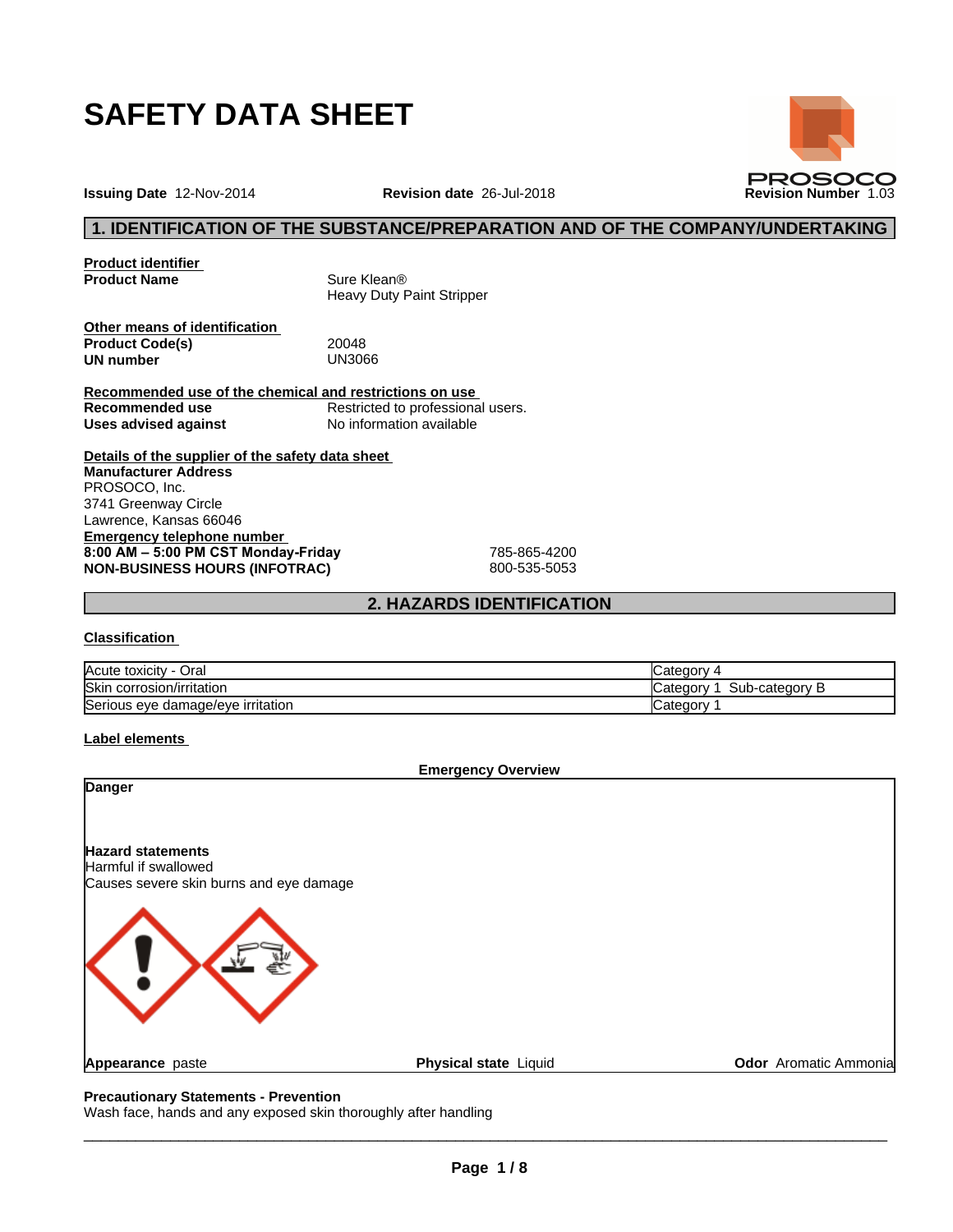Do not eat, drink or smoke when using this product Do not breathe dust/fume/gas/mist/vapors/spray Wear protective gloves/protective clothing/eye protection/face protection

# **Precautionary Statements - Response**

Immediately call a POISON CENTER or doctor/physician IF IN EYES: Rinse cautiously with water for several minutes. Remove contact lenses, if present and easy to do. Continue rinsing Immediately call a POISON CENTER or doctor/physician IF ON SKIN (or hair): Remove/Take off immediately all contaminated clothing. Rinse skin with water/shower Wash contaminated clothing before reuse IF INHALED: Remove victim to fresh air and keep at rest in a position comfortable for breathing Immediately call a POISON CENTER or doctor/physician IF SWALLOWED: Call a POISON CENTER or doctor/physician if you feel unwell Rinse mouth Do NOT induce vomiting

 $\overline{\phantom{a}}$  ,  $\overline{\phantom{a}}$  ,  $\overline{\phantom{a}}$  ,  $\overline{\phantom{a}}$  ,  $\overline{\phantom{a}}$  ,  $\overline{\phantom{a}}$  ,  $\overline{\phantom{a}}$  ,  $\overline{\phantom{a}}$  ,  $\overline{\phantom{a}}$  ,  $\overline{\phantom{a}}$  ,  $\overline{\phantom{a}}$  ,  $\overline{\phantom{a}}$  ,  $\overline{\phantom{a}}$  ,  $\overline{\phantom{a}}$  ,  $\overline{\phantom{a}}$  ,  $\overline{\phantom{a}}$ 

# **Precautionary Statements - Storage**

Store locked up

# **Precautionary Statements - Disposal**

Dispose of contents/container to an approved waste disposal plant

# **Hazards not otherwise classified (HNOC)**

#### **Other information**

2.7215% of the mixture consists of ingredient(s) of unknown toxicity

# **3. COMPOSITION/INFORMATION ON INGREDIENTS**

| Chemical name                       | <b>CAS No.</b> | Weight-%  | <b>Trade Secret</b> |
|-------------------------------------|----------------|-----------|---------------------|
| Water                               | 7732-18-5      | $30 - 60$ |                     |
| Potassium hvdroxide                 | 1310-58-3      | 15 - 40   |                     |
| Dipropylene glycol monomethyl ether | 34590-94-8     |           |                     |

\* The exact percentage (concentration) of composition has been withheld as a trade secret.

# **4. FIRST AID MEASURES**

# **Description of first aid measures**

| Immediate medical attention is required. If symptoms persist, call a physician.                                                                                                                                               |
|-------------------------------------------------------------------------------------------------------------------------------------------------------------------------------------------------------------------------------|
| Immediate medical attention is required. Rinse immediately with plenty of water, also under<br>the eyelids, for at least 15 minutes. Keep eye wide open while rinsing. Do not rub affected<br>area.                           |
| Immediate medical attention is required. Take off contaminated clothing. Wash off<br>immediately with plenty of water for at least 15 minutes.                                                                                |
| Move to fresh air in case of accidental inhalation of vapors or decomposition products. If<br>breathing is irregular or stopped, administer artificial respiration. Call a physician or poison<br>control center immediately. |
| Do NOT induce vomiting. Clean mouth with water and drink afterwards plenty of water.<br>Never give anything by mouth to an unconscious person. Call a physician or poison control<br>center immediately.                      |
| Use personal protective equipment as required. Avoid contact with skin, eyes or clothing.                                                                                                                                     |
|                                                                                                                                                                                                                               |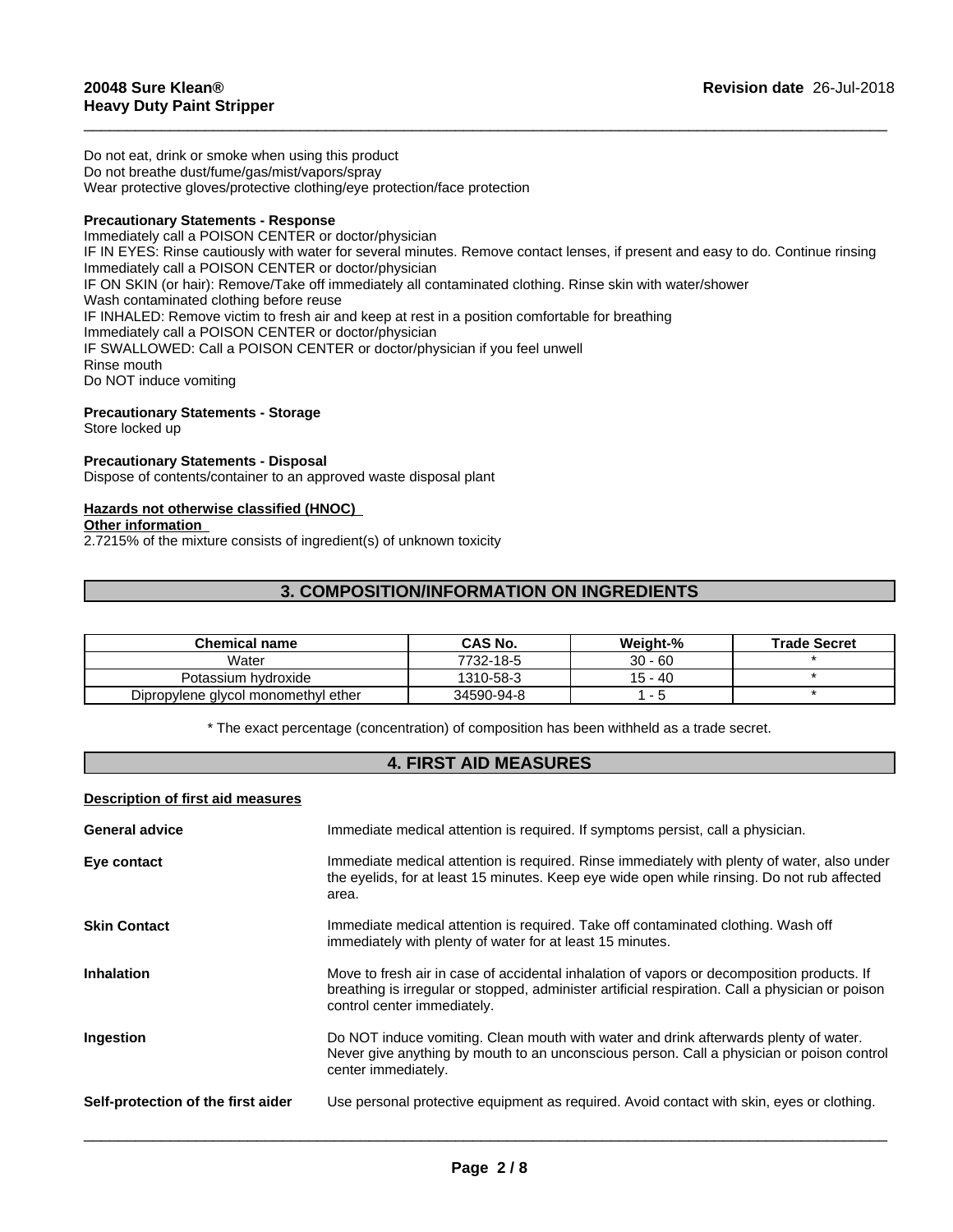# **Most important symptoms and effects, both acute and delayed**

**Symptoms** The product causes burns of eyes, skin and mucous membranes. Harmful if swallowed. **Indication of any immediate medical attention and special treatment needed Note to physicians** Product is a corrosive material. Use of gastric lavage or emesis is contraindicated. Possible perforation of stomach or esophagus should be investigated. Do not give chemical antidotes. Asphyxia from glottal edema may occur. Marked decrease in blood pressure may occur with moist rales, frothy sputum, and high pulse pressure. Treat

 $\overline{\phantom{a}}$  ,  $\overline{\phantom{a}}$  ,  $\overline{\phantom{a}}$  ,  $\overline{\phantom{a}}$  ,  $\overline{\phantom{a}}$  ,  $\overline{\phantom{a}}$  ,  $\overline{\phantom{a}}$  ,  $\overline{\phantom{a}}$  ,  $\overline{\phantom{a}}$  ,  $\overline{\phantom{a}}$  ,  $\overline{\phantom{a}}$  ,  $\overline{\phantom{a}}$  ,  $\overline{\phantom{a}}$  ,  $\overline{\phantom{a}}$  ,  $\overline{\phantom{a}}$  ,  $\overline{\phantom{a}}$ 

# **5. FIRE-FIGHTING MEASURES**

# **Suitable Extinguishing Media**

Use extinguishing measures that are appropriate to local circumstances and the surrounding environment.

symptomatically.

**Unsuitable Extinguishing Media** Caution: Use of water spray when fighting fire may be inefficient.

#### **Specific hazards arising from the chemical**

The product causes burns of eyes, skin and mucous membranes. Thermal decomposition can lead to release of irritating and toxic gases and vapors.

#### **Protective equipment and precautions for firefighters**

As in any fire, wear self-contained breathing apparatus pressure-demand, MSHA/NIOSH (approved or equivalent) and full protective gear.

# **6. ACCIDENTAL RELEASE MEASURES**

#### **Personal precautions, protective equipment and emergency procedures**

**Personal precautions** Evacuate personnel to safe areas. Use personal protective equipment as required. Avoid contact with skin, eyes or clothing.

#### **Environmental precautions**

**Environmental precautions** Do not allow into any sewer, on the ground or into any body of water. Do not flush into surface water or sanitary sewer system. See Section 12 for additional ecological information.

#### **Methods and material for containment and cleaning up**

| Prevent further leakage or spillage if safe to do so.<br><b>Methods for containment</b> |                                                                                                                                                                                                |
|-----------------------------------------------------------------------------------------|------------------------------------------------------------------------------------------------------------------------------------------------------------------------------------------------|
| Methods for cleaning up                                                                 | Dam up. Soak up with inert absorbent material. Pick up and transfer to properly labeled<br>containers. Clean contaminated surface thoroughly. After cleaning, flush away traces with<br>water. |

# **7. HANDLING AND STORAGE**

**Precautions for safe handling**

**Advice on safe handling** Use personal protective equipment as required.Avoid contact with skin, eyes or clothing. Ensure adequate ventilation, especially in confined areas. Do not breathe dust/fume/gas/mist/vapors/spray.

 $\overline{\phantom{a}}$  ,  $\overline{\phantom{a}}$  ,  $\overline{\phantom{a}}$  ,  $\overline{\phantom{a}}$  ,  $\overline{\phantom{a}}$  ,  $\overline{\phantom{a}}$  ,  $\overline{\phantom{a}}$  ,  $\overline{\phantom{a}}$  ,  $\overline{\phantom{a}}$  ,  $\overline{\phantom{a}}$  ,  $\overline{\phantom{a}}$  ,  $\overline{\phantom{a}}$  ,  $\overline{\phantom{a}}$  ,  $\overline{\phantom{a}}$  ,  $\overline{\phantom{a}}$  ,  $\overline{\phantom{a}}$ 

#### **Conditions for safe storage, including any incompatibilities**

**Storage Conditions** Keep out of the reach of children. Keep containers tightly closed in a dry, cool and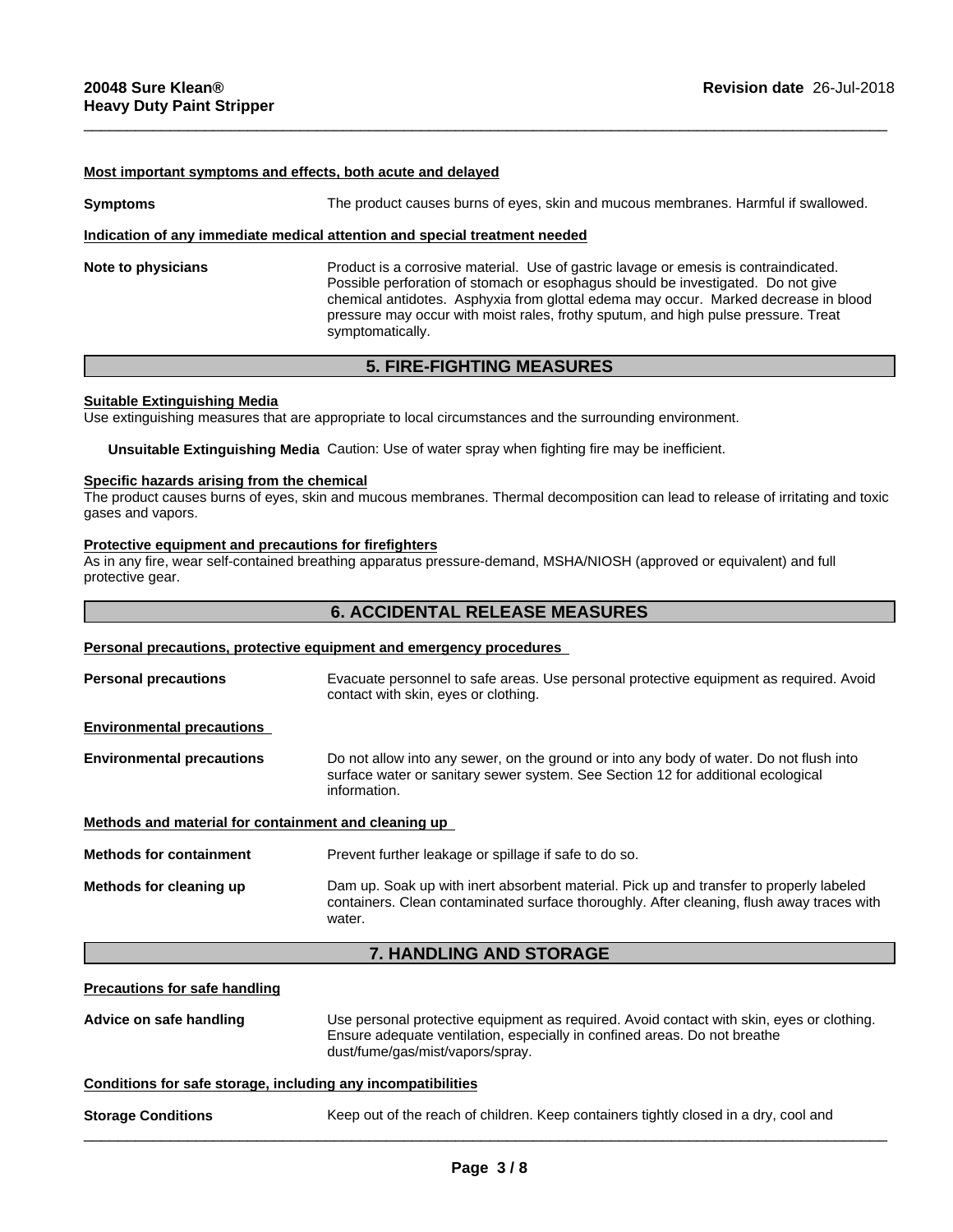well-ventilated place. Keep in properly labeled containers.

**Incompatible materials** Incompatible with strong acids and bases. Incompatible with oxidizing agents.

 $\overline{\phantom{a}}$  ,  $\overline{\phantom{a}}$  ,  $\overline{\phantom{a}}$  ,  $\overline{\phantom{a}}$  ,  $\overline{\phantom{a}}$  ,  $\overline{\phantom{a}}$  ,  $\overline{\phantom{a}}$  ,  $\overline{\phantom{a}}$  ,  $\overline{\phantom{a}}$  ,  $\overline{\phantom{a}}$  ,  $\overline{\phantom{a}}$  ,  $\overline{\phantom{a}}$  ,  $\overline{\phantom{a}}$  ,  $\overline{\phantom{a}}$  ,  $\overline{\phantom{a}}$  ,  $\overline{\phantom{a}}$ 

# **8. EXPOSURE CONTROLS/PERSONAL PROTECTION**

# **Control parameters**

| <b>Chemical name</b>                              | <b>ACGIH TLV</b>                       | <b>OSHA PEL</b>                                                                                                                                                                                | <b>NIOSH IDLH</b>                                                                                          |
|---------------------------------------------------|----------------------------------------|------------------------------------------------------------------------------------------------------------------------------------------------------------------------------------------------|------------------------------------------------------------------------------------------------------------|
| Potassium hydroxide<br>1310-58-3                  | Ceiling: $2 \text{ mg/m}^3$            | (vacated) Ceiling: 2 mg/m <sup>3</sup>                                                                                                                                                         | Ceiling: 2 mg/m <sup>3</sup>                                                                               |
| Dipropylene glycol monomethyl ether<br>34590-94-8 | STEL: 150 ppm<br>TWA: 100 ppm<br>$S^*$ | TWA: 100 ppm<br>TWA: 600 mg/m <sup>3</sup><br>(vacated) TWA: 100 ppm<br>(vacated) TWA: $600 \text{ mg/m}^3$<br>(vacated) STEL: 150 ppm<br>(vacated) STEL: $900 \text{ mg/m}^3$<br>(vacated) S* | IDLH: 600 ppm<br>TWA: 100 ppm<br>TWA: $600 \text{ mg/m}^3$<br>STEL: 150 ppm<br>STEL: 900 mg/m <sup>3</sup> |

*NIOSH IDLH Immediately Dangerous to Life or Health*

**Other information** Vacated limits revoked by the Court of Appeals decision in AFL-CIO v.OSHA, 965 F.2d 962 (11th Cir., 1992).

# **Appropriate engineering controls**

| <b>Engineering Controls</b> | Showers              |
|-----------------------------|----------------------|
|                             | Eyewash stations     |
|                             | Ventilation systems. |

#### **Individual protection measures, such as personal protective equipment**

| <b>Eye/face protection</b><br>Skin and body protection |                                       | Tight sealing safety goggles. Face protection shield.                                                                                                                                                                                                                                                                                                                                                                                                |  |  |
|--------------------------------------------------------|---------------------------------------|------------------------------------------------------------------------------------------------------------------------------------------------------------------------------------------------------------------------------------------------------------------------------------------------------------------------------------------------------------------------------------------------------------------------------------------------------|--|--|
|                                                        |                                       | Wear protective gloves and protective clothing.                                                                                                                                                                                                                                                                                                                                                                                                      |  |  |
|                                                        | <b>Respiratory protection</b>         | If exposure limits are exceeded or irritation is experienced, NIOSH/MSHA approved<br>respiratory protection should be worn. Positive-pressure supplied air respirators may be<br>required for high airborne contaminant concentrations. Respiratory protection must be<br>provided in accordance with current local regulations.                                                                                                                     |  |  |
|                                                        | <b>General Hygiene Considerations</b> | When using do not eat, drink or smoke. Wash contaminated clothing before reuse. Regular<br>cleaning of equipment, work area and clothing is recommended. Keep away from food,<br>drink and animal feeding stuffs. Contaminated work clothing should not be allowed out of<br>the workplace. Avoid contact with skin, eyes or clothing. Take off all contaminated clothing<br>and wash it before reuse. Wear suitable gloves and eye/face protection. |  |  |

# **9. PHYSICAL AND CHEMICAL PROPERTIES**

# **Information on basic physical and chemical properties**

| <b>Physical state</b><br>Appearance<br>Color | Liquid<br>paste<br>white | Odor<br><b>Odor threshold</b> | Aromatic Ammonia<br>No information available |
|----------------------------------------------|--------------------------|-------------------------------|----------------------------------------------|
|                                              |                          |                               |                                              |
| <b>Property</b>                              | Values                   | Remarks • Method              |                                              |
| pН                                           | 14                       |                               |                                              |
| Melting point / freezing point °F            | < -30 ℃ / -22 °F         |                               |                                              |
| Boiling point / boiling range                | No information available |                               |                                              |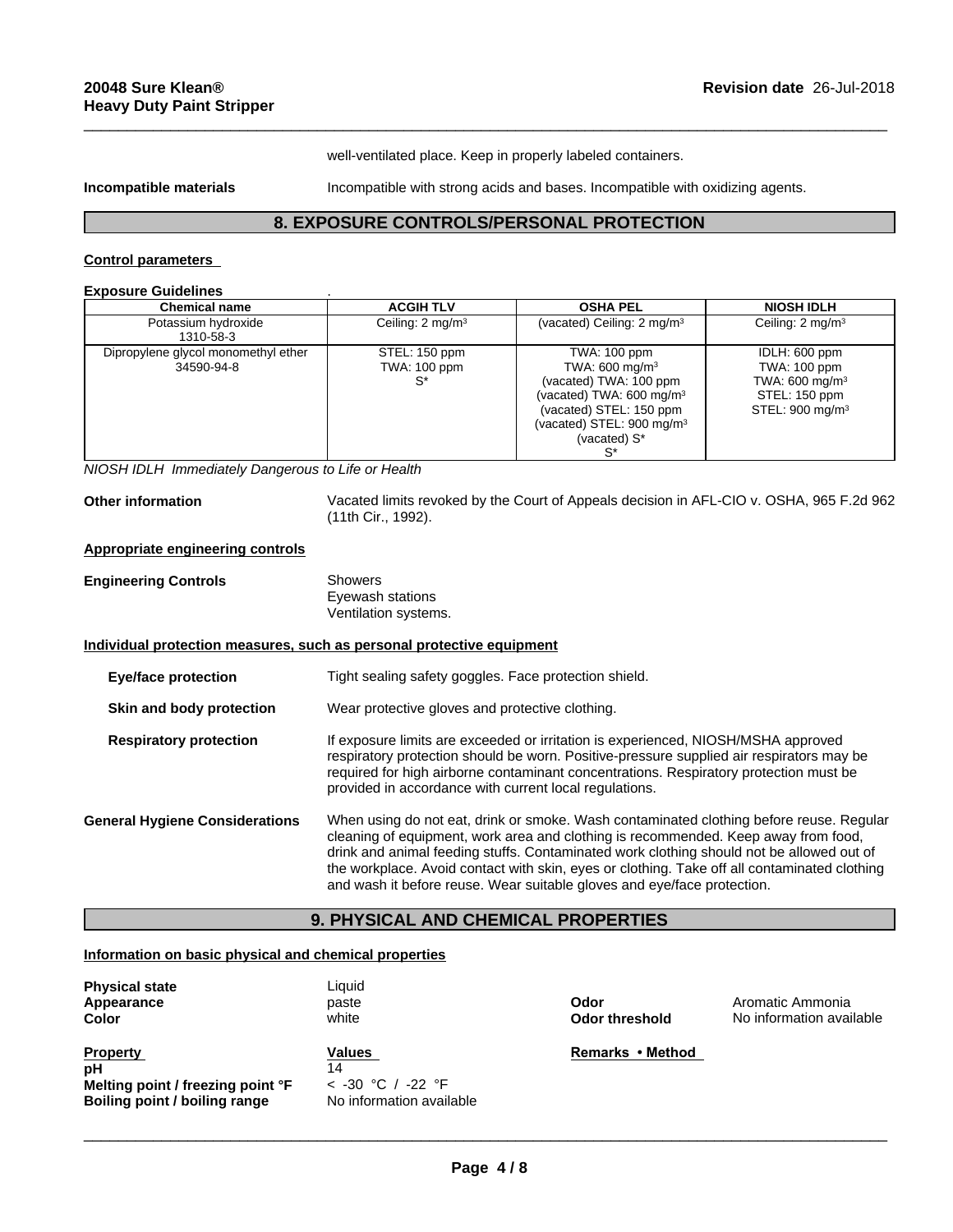| <b>Flash point</b><br><b>Evaporation rate</b><br>Flammability (solid, gas)<br><b>Flammability Limit in Air</b> | > 100 °C / > 212 °F<br>No information available<br>No information available | <b>ASTM D 3278</b> |
|----------------------------------------------------------------------------------------------------------------|-----------------------------------------------------------------------------|--------------------|
| Upper flammability limit:                                                                                      | No information available                                                    |                    |
| Lower flammability limit:                                                                                      | No information available                                                    |                    |
| Vapor pressure                                                                                                 | No information available                                                    |                    |
| Vapor density                                                                                                  | No information available                                                    |                    |
| <b>Specific gravity</b>                                                                                        | 1.293                                                                       |                    |
| <b>Water solubility</b>                                                                                        |                                                                             |                    |
| Solubility in other solvents                                                                                   | No information available                                                    |                    |
| <b>Partition coefficient</b>                                                                                   | No information available                                                    |                    |
| <b>Autoignition temperature</b>                                                                                | No information available                                                    |                    |
| <b>Decomposition temperature</b>                                                                               | No information available                                                    |                    |
| <b>Kinematic viscosity</b>                                                                                     | No information available                                                    |                    |
| <b>Dynamic viscosity</b>                                                                                       | No information available                                                    |                    |

# **10. STABILITY AND REACTIVITY**

 $\overline{\phantom{a}}$  ,  $\overline{\phantom{a}}$  ,  $\overline{\phantom{a}}$  ,  $\overline{\phantom{a}}$  ,  $\overline{\phantom{a}}$  ,  $\overline{\phantom{a}}$  ,  $\overline{\phantom{a}}$  ,  $\overline{\phantom{a}}$  ,  $\overline{\phantom{a}}$  ,  $\overline{\phantom{a}}$  ,  $\overline{\phantom{a}}$  ,  $\overline{\phantom{a}}$  ,  $\overline{\phantom{a}}$  ,  $\overline{\phantom{a}}$  ,  $\overline{\phantom{a}}$  ,  $\overline{\phantom{a}}$ 

# **Reactivity**

No data available

# **Chemical stability**

Stable under recommended storage conditions.

# **Possibility of hazardous reactions**

None under normal processing.

#### **Conditions to avoid**

None known based on information supplied.

# **Incompatible materials**

Incompatible with strong acids and bases. Incompatible with oxidizing agents.

#### **Hazardous decomposition products**

Thermal decomposition can lead to release of irritating and toxic gases and vapors.

# **11. TOXICOLOGICAL INFORMATION**

# **Information on likely routes of exposure**

| <b>Product Information</b> | Corrosive<br>Harmful by inhalation, in contact with skin and if swallowed |
|----------------------------|---------------------------------------------------------------------------|
| <b>Inhalation</b>          | Avoid breathing vapors or mists. Harmful by inhalation.                   |
| Eye contact                | Corrosive to the eyes and may cause severe damage including blindness.    |
| <b>Skin Contact</b>        | Corrosive. The product causes burns of eyes, skin and mucous membranes.   |
| Ingestion                  | Harmful if swallowed. Can burn mouth, throat, and stomach.                |

# **Component Information**

| <b>Chemical name</b> | LD50/Oral           | LD50/Dermal | <b>Inhalation LC50</b> |
|----------------------|---------------------|-------------|------------------------|
| Water                | > 90 mL/kg (Rat)    |             |                        |
| 7732-18-5            |                     |             |                        |
| Potassium hydroxide  | $= 214$ mg/kg (Rat) |             |                        |
| 1310-58-3            |                     |             |                        |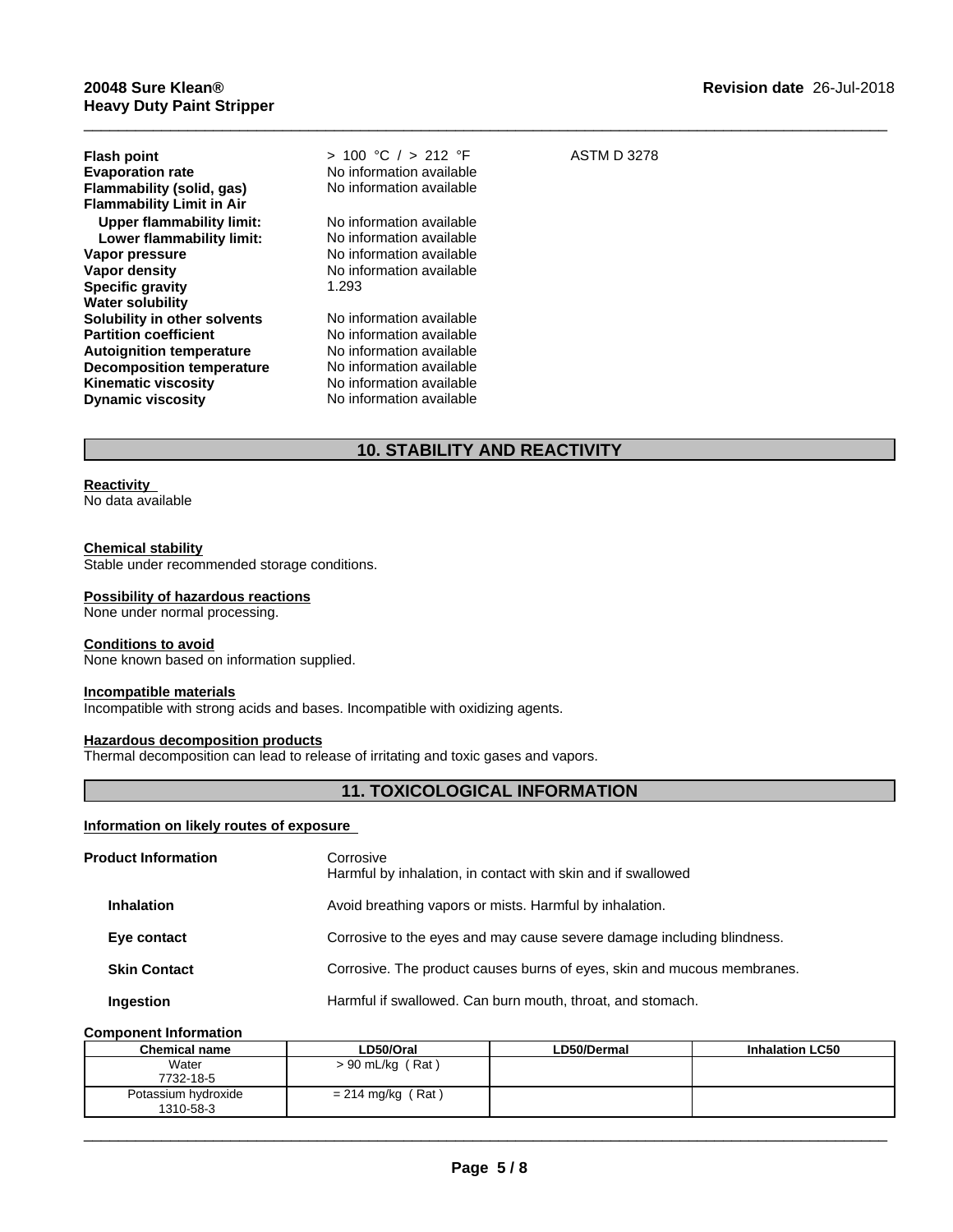| Dipropylene glycol monomethyl<br>ether                                                     | $= 5230$ mg/kg (Rat)                                                                                      | $= 9500$ mg/kg (Rabbit)                                      |  |  |
|--------------------------------------------------------------------------------------------|-----------------------------------------------------------------------------------------------------------|--------------------------------------------------------------|--|--|
| 34590-94-8                                                                                 |                                                                                                           |                                                              |  |  |
| Symptoms related to the physical, chemical and toxicological characteristics               |                                                                                                           |                                                              |  |  |
|                                                                                            |                                                                                                           |                                                              |  |  |
| <b>Symptoms</b>                                                                            |                                                                                                           | The product causes burns of eyes, skin and mucous membranes. |  |  |
|                                                                                            |                                                                                                           |                                                              |  |  |
| Delayed and immediate effects as well as chronic effects from short and long-term exposure |                                                                                                           |                                                              |  |  |
| <b>Sensitization</b>                                                                       | No information available.                                                                                 |                                                              |  |  |
| Germ cell mutagenicity                                                                     | No information available.                                                                                 |                                                              |  |  |
| Carcinogenicity                                                                            | This product does not contain any carcinogens or potential carcinogens as listed by OSHA,<br>IARC or NTP. |                                                              |  |  |
| <b>Reproductive toxicity</b>                                                               | No information available.                                                                                 |                                                              |  |  |
| <b>STOT - single exposure</b>                                                              | No information available.                                                                                 |                                                              |  |  |
| <b>STOT - repeated exposure</b>                                                            | No information available.                                                                                 |                                                              |  |  |
| <b>Chronic toxicity</b>                                                                    | Avoid repeated exposure.                                                                                  |                                                              |  |  |
| Target organ effects                                                                       | central nervous system, Eyes, Respiratory system, Skin.                                                   |                                                              |  |  |
| <b>Aspiration hazard</b>                                                                   | Risk of serious damage to the lungs (by aspiration).                                                      |                                                              |  |  |
| Numerical measures of toxicity - Product Information                                       |                                                                                                           |                                                              |  |  |
| Unknown acute toxicity                                                                     | 2.7215% of the mixture consists of ingredient(s) of unknown toxicity                                      |                                                              |  |  |
| The following values are calculated based on chapter 3.1 of the GHS document.              |                                                                                                           |                                                              |  |  |

 $\overline{\phantom{a}}$  ,  $\overline{\phantom{a}}$  ,  $\overline{\phantom{a}}$  ,  $\overline{\phantom{a}}$  ,  $\overline{\phantom{a}}$  ,  $\overline{\phantom{a}}$  ,  $\overline{\phantom{a}}$  ,  $\overline{\phantom{a}}$  ,  $\overline{\phantom{a}}$  ,  $\overline{\phantom{a}}$  ,  $\overline{\phantom{a}}$  ,  $\overline{\phantom{a}}$  ,  $\overline{\phantom{a}}$  ,  $\overline{\phantom{a}}$  ,  $\overline{\phantom{a}}$  ,  $\overline{\phantom{a}}$ 

|                               | $\,$ rollowing values are calculated based on chapter 3.1 of the GHS doc |
|-------------------------------|--------------------------------------------------------------------------|
| ATEmix (oral)                 | 1458 ma/ka                                                               |
| ATEmix (dermal)               | 204741 mg/kg mg/l                                                        |
| ATEmix (inhalation-dust/mist) | 188.8 ma/l                                                               |

# **12. ECOLOGICAL INFORMATION**

# **Ecotoxicity**

| <b>Chemical name</b>                                 | Algae/aquatic plants | Fish                                                | <b>Toxicity to</b><br>microorganisms | Crustacea                               |
|------------------------------------------------------|----------------------|-----------------------------------------------------|--------------------------------------|-----------------------------------------|
| Potassium hydroxide<br>1310-58-3                     |                      | 80: 96 h Gambusia affinis<br>mg/L LC50 static       |                                      |                                         |
| Dipropylene glycol<br>monomethyl ether<br>34590-94-8 |                      | 10000: 96 h Pimephales<br>promelas mg/L LC50 static |                                      | 1919: 48 h Daphnia magna  <br>mg/L LC50 |

# **Persistence and degradability**

No information available.

# **Bioaccumulation**

No information available.

| <b>Chemical name</b>                | <b>Partition coefficient</b> |
|-------------------------------------|------------------------------|
| Potassium hydroxide                 | 0.83                         |
| 1310-58-3                           |                              |
| Dipropylene glycol monomethyl ether | $-0.064$                     |
| 34590-94-8                          |                              |

**Other adverse effects** No information available

# **13. DISPOSAL CONSIDERATIONS**

# **Waste treatment methods**

**Disposal of wastes** Disposal should be in accordance with applicable regional, national and local laws and regulations.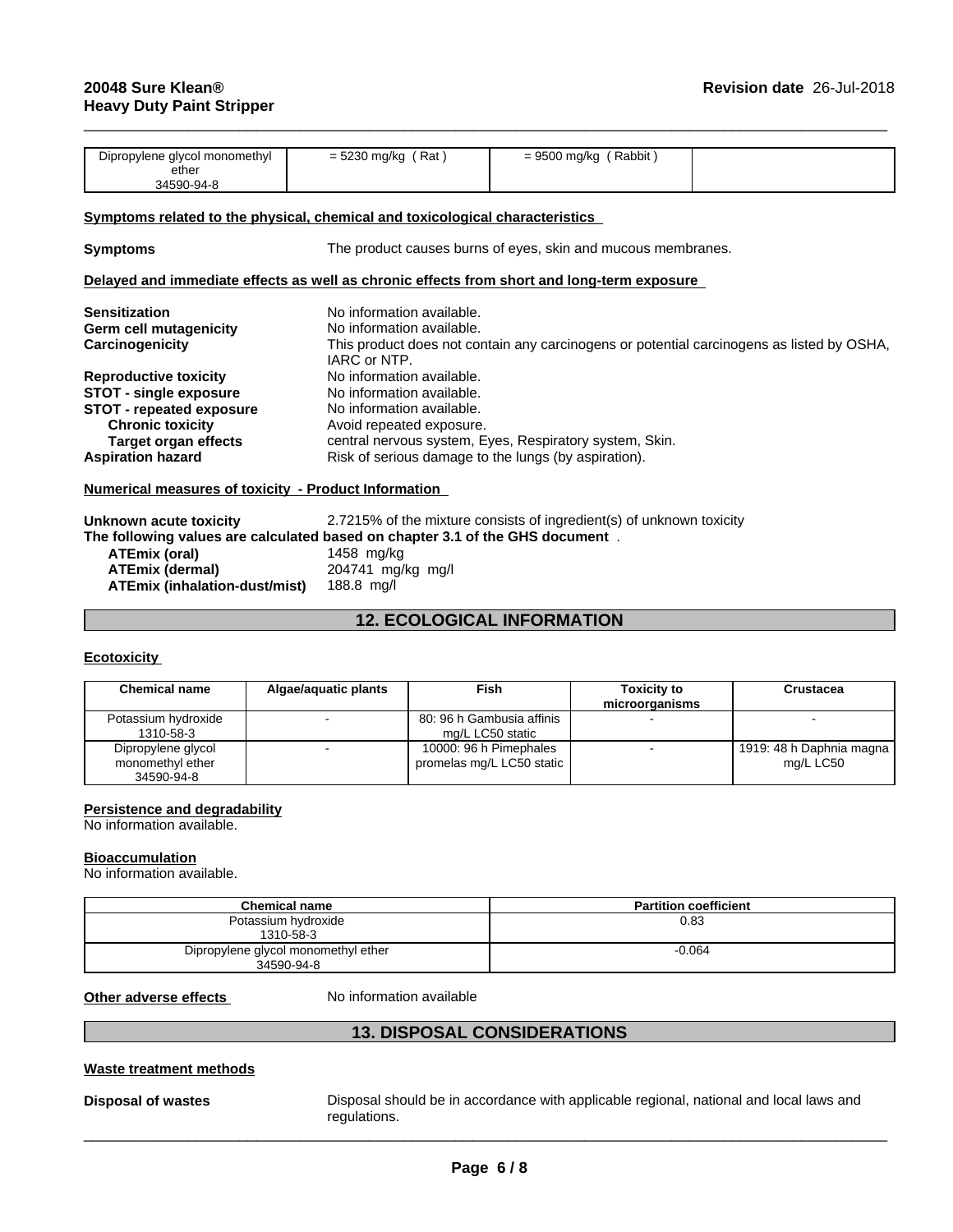| <b>Contaminated packaging</b> | Do not reuse container. |
|-------------------------------|-------------------------|
| <b>US EPA Waste Number</b>    | D002                    |

This product contains one or more substances that are listed with the State of California as a hazardous waste.

# **14. TRANSPORT INFORMATION**

 $\overline{\phantom{a}}$  ,  $\overline{\phantom{a}}$  ,  $\overline{\phantom{a}}$  ,  $\overline{\phantom{a}}$  ,  $\overline{\phantom{a}}$  ,  $\overline{\phantom{a}}$  ,  $\overline{\phantom{a}}$  ,  $\overline{\phantom{a}}$  ,  $\overline{\phantom{a}}$  ,  $\overline{\phantom{a}}$  ,  $\overline{\phantom{a}}$  ,  $\overline{\phantom{a}}$  ,  $\overline{\phantom{a}}$  ,  $\overline{\phantom{a}}$  ,  $\overline{\phantom{a}}$  ,  $\overline{\phantom{a}}$ 

**DOT**<br> **DOT**<br> **CON DUN DUN DUN DUN 2006 UN number**<br>
UN proper shipping name<br>
UN proper shipping name<br>
Paint related material **UN** proper shipping name **Transport hazard class(es)** 8 **Packing group** 

# **15. REGULATORY INFORMATION**

#### **International Inventories TSCA** Complies **DSL/NDSL** Complies **Legend:**

*TSCA - United States Toxic Substances Control Act Section 8(b) Inventory DSL/NDSL - Canadian Domestic Substances List/Non-Domestic Substances List*

# **US Federal Regulations**

# **SARA 313**

Section 313 of Title III of the Superfund Amendments and Reauthorization Act of 1986 (SARA). This product contains a chemical or chemicals which are subject to the reporting requirements of the Act and Title 40 of the Code of Federal Regulations, Part 372

| <b>CAS No.</b><br>Weight-%<br><b>Chemical name</b>                    | <b>SARA 313 - Threshold</b><br>Values % |
|-----------------------------------------------------------------------|-----------------------------------------|
| Dipropylene glycol monomethyl ether - 34590-94-8<br>34590-94-8<br>- 5 | 1.0                                     |
| <b>SARA 311/312 Hazard Categories</b>                                 |                                         |
| Yes<br>Acute health hazard                                            |                                         |
| <b>Chronic Health Hazard</b><br>No                                    |                                         |
| No<br><b>Fire hazard</b>                                              |                                         |
| No<br>Sudden release of pressure hazard                               |                                         |
| No<br><b>Reactive Hazard</b>                                          |                                         |

# **CWA** (Clean Water Act)

This product does not contain any substances regulated as pollutants pursuant to the Clean Water Act (40 CFR 122.21 and 40 CFR 122.42)

| <b>Chemical name</b>             | <b>CWA - Reportable</b><br>Quantities | <b>CWA - Toxic Pollutants</b> | <b>CWA - Priority Pollutants</b> | <b>CWA - Hazardous</b><br><b>Substances</b> |
|----------------------------------|---------------------------------------|-------------------------------|----------------------------------|---------------------------------------------|
| Potassium hydroxide<br>1310-58-3 | 1000 lb                               |                               |                                  |                                             |

# **CERCLA**

This material, as supplied, contains one or more substances regulated as a hazardous substance under the Comprehensive